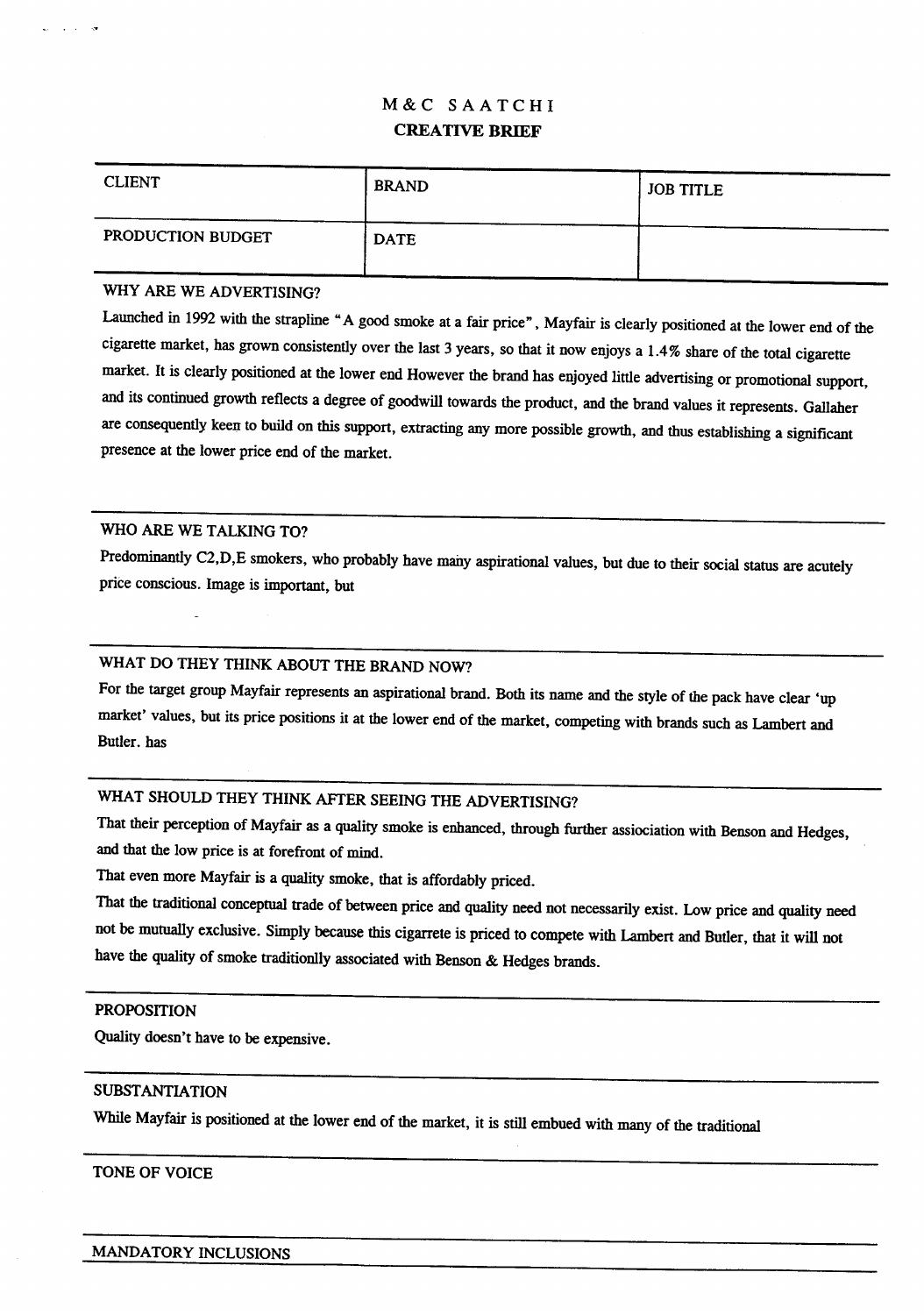## CAMPAIGN REQUIREMENTS

| <b>GROUP</b>    | <b>PLANNER</b> | <b>CREATIVE GROUP</b> | <b>INTERIM REVIEW</b> | <b>FINAL REVIEW</b> |
|-----------------|----------------|-----------------------|-----------------------|---------------------|
| <b>DIRECTOR</b> |                | <b>HEAD</b>           |                       |                     |
|                 |                |                       |                       |                     |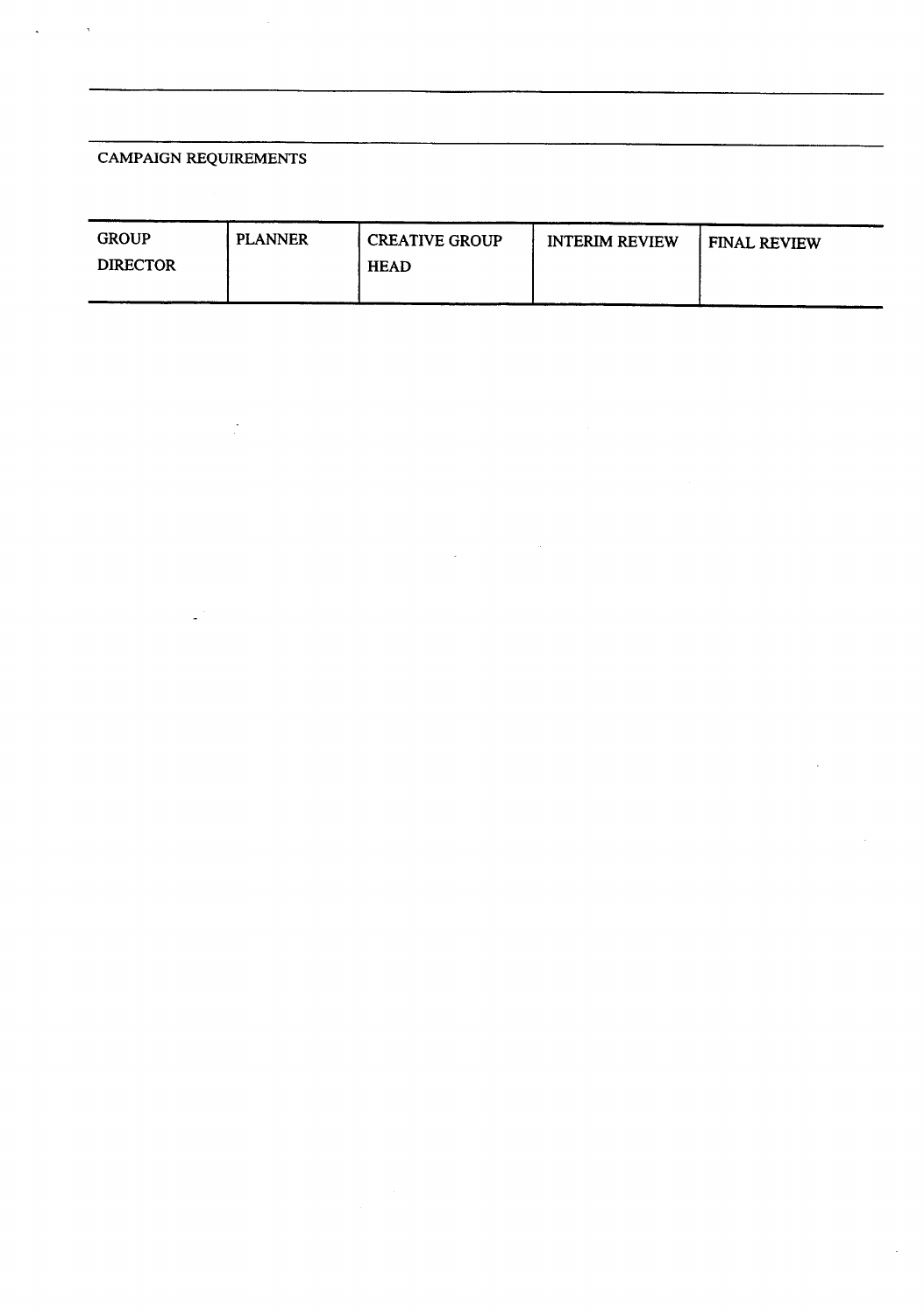# M & C SAATCHI AGENCY

## CREATIVE BRIEF

| <b>CLIENT</b>                                | <b>BRAND</b>          | <b>JOB NUMBER</b>  | <b>DATE</b>               |
|----------------------------------------------|-----------------------|--------------------|---------------------------|
| <b>GALLAHER</b>                              | <b>MAYFAIR</b>        |                    | 31 JULY                   |
| <b>ACCOUNT GROUP</b>                         | <b>CREATIVE GROUP</b> | <b>PLANNER</b>     | <b>MEDIA PLANNER</b>      |
| DE MAESTRI                                   | TIM AND ALEX          |                    | <b>JUSTIN</b>             |
| <b>JOB TITLE</b><br><b>MAYFAIR BUDGET AD</b> |                       | DEVELOPMENT BUDGET | PRODUCTION BUDGET<br>£30K |

BACKGROUND REQUIREMENT

Mayfair is well entrenched in the cheap end of the market, where smokers are particularly susceptible to the outcome of the budget (Nov 28th).

The budget offers an opportunity for <sup>a</sup> topical execution, which should be focused on price and let people know that Mayfair will be holding its price through marked stock.

Furthermore given that the period surrrounding the budget traditionally witnesses high levels of competitive

activity ( promoting predominantly similar messages ), it is important that this ad establishes a degree of

personality for the brand, thus differentiating it from competitors, and also providing a platform for subsequent brand building advertising. -

#### CAMPAIGN REQUIREMENT

48 sheet colour poster .

## TARGET AUDIENCE

Mayfair smokers who are buying into the brand primarily on price.

Smokers who, as <sup>a</sup> result of the budget, may down grade because they can no longer afford to smoke their

normal top of the cheap range brand,

WHAT IS THE ADVERTISING INTENDED TO ACHIEVE? Remind people that Mayfair are only £2.25p

Let people know that Mayfair will be holding its price for as long as possible through the budgetary period.

Differentiate from all other cigarette 'budget' ads.

THE SINGLE MINDED PROPOSITION

Mayfair still only cost £2.25

SUBSTANTIATION FOR THE PROPOSITION £2.25 is the RRP for Mayfair.

This price will be held after the budget increase announcements until price marked stock runs out.

MANDATORY INCLUSIONS Both packs  $(i.e.$  premium and light variants  $)$ 

Price

Usual health warnings, tar content etc.

DESIRED BRAND IMAGE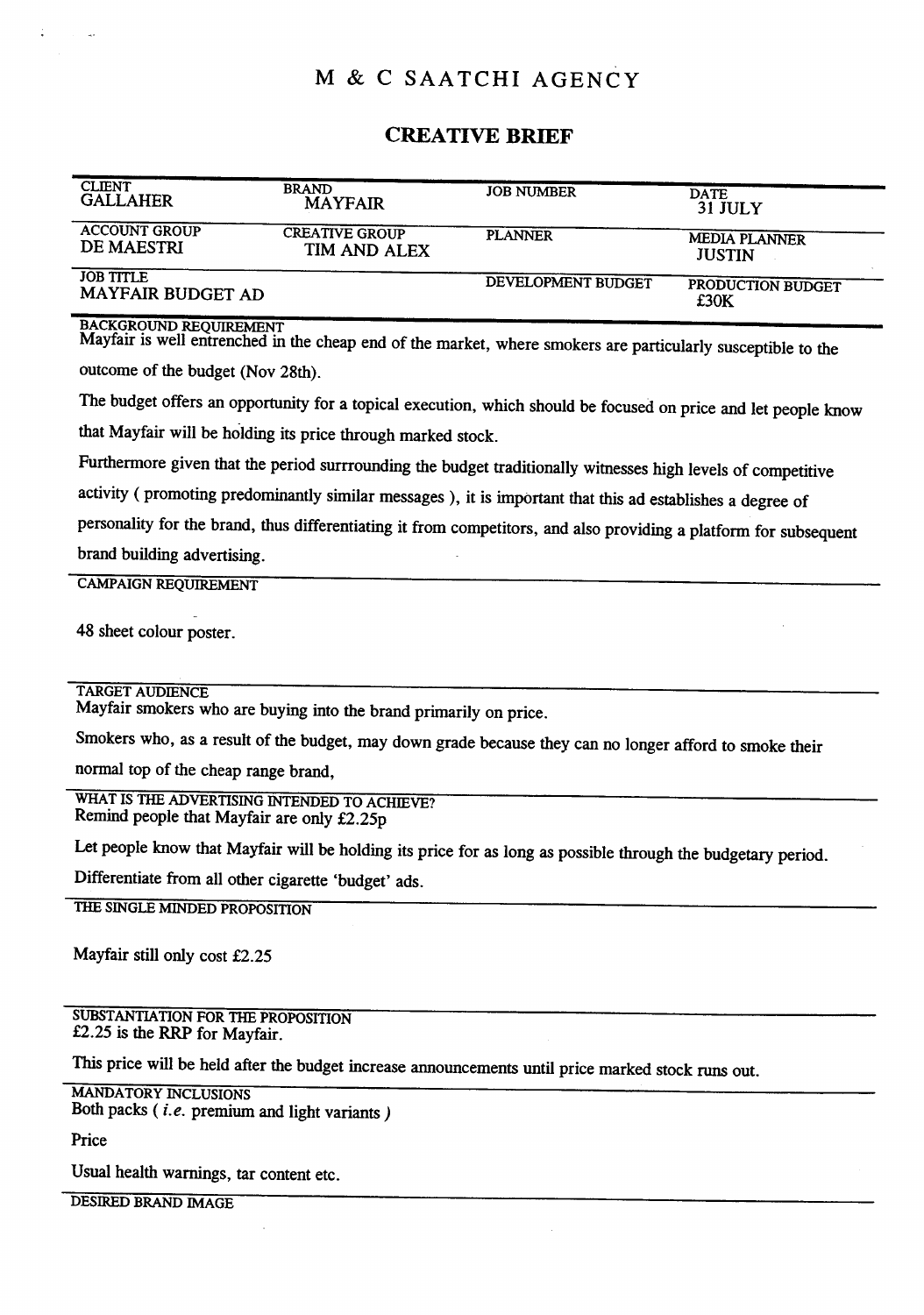# M & <sup>C</sup> SAATCHI AGENCY

Up front. No Nonsense. VFM.z

Î,

 $\overline{a}$ 

| PROGRESS CONTROLLER   | <b>BRIEFING DATE</b> | <b>INTERIM REVIEW DATE</b> | FINAL REVIEW DATE          |
|-----------------------|----------------------|----------------------------|----------------------------|
|                       | 1st August           | 14th August                | 21st August                |
| <b>GROUP DIRECTOR</b> | <b>PLANNER</b>       | <b>HEAD OF PROGRESS</b>    | <b>CREATIVE GROUP HEAD</b> |

 $\mathcal{A}^{\mathcal{A}}$